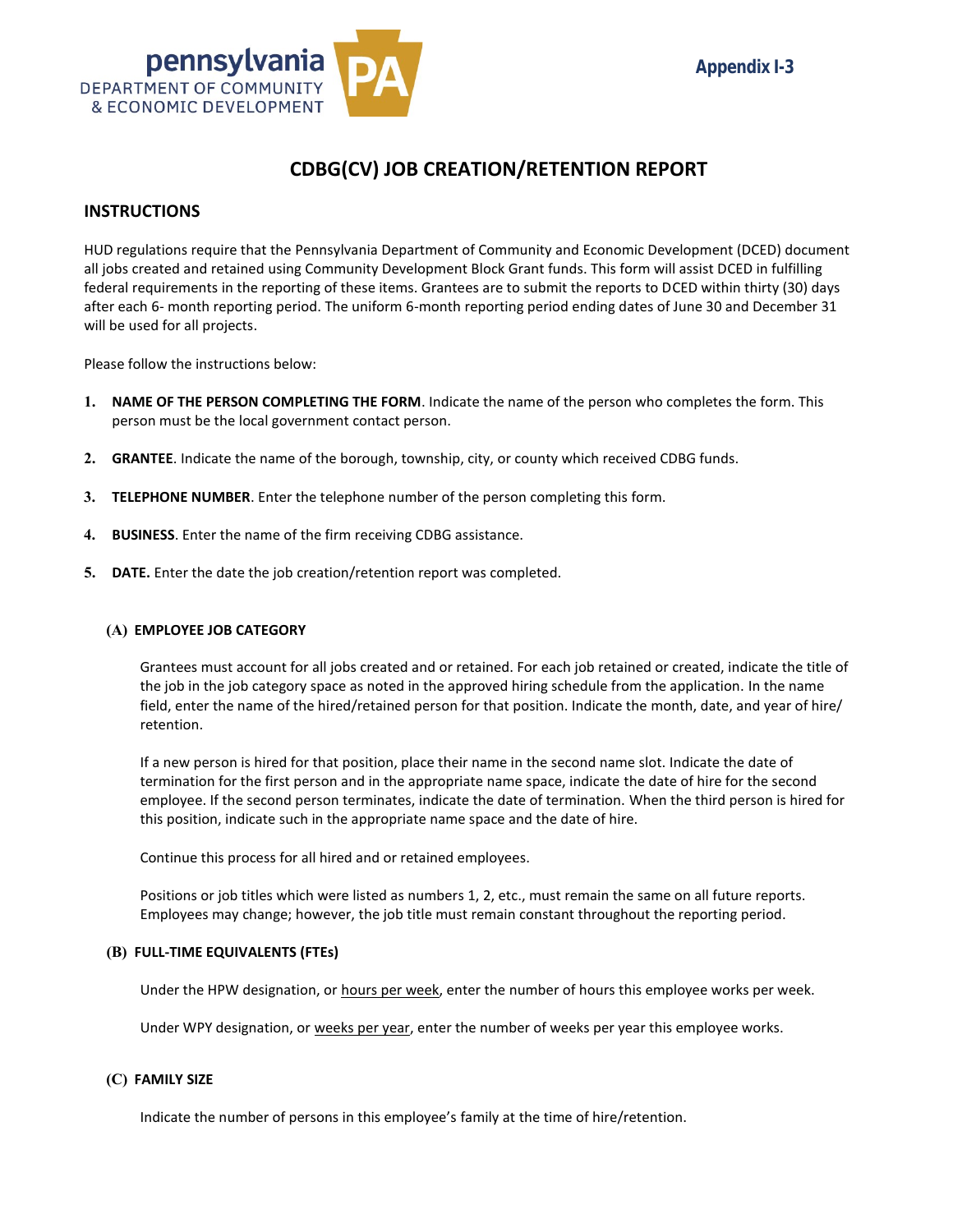

### **(D) INCOME LEVEL**

To complete this section of the form, consult the current CDBG Income Limits found on DCED website.

To determine the applicable income limit, locate the county which is the employee's permanent place of residence, and the number of persons in this employee's family. Locate the number where the employee's household income, prior to accepting this job, intercepts the number of persons in the household.

If the employee's previous income prior to accepting or retaining this job is HIGHER than this number, then this employee is NOT a low moderate-income person. Enter a check under H.

Complete this process for each employee who has been hired/retained because of Community Development Block Grant Funds.

#### **(E) CREATED/RETAINED POSITION**

Enter a check under the C column if the position was created. Enter a check under the R column if the position was retained.

#### **(F) EQUAL OPPORTUNITY INFORMATION**

Indicate the sex of the employee. If the employee is a male, place a check in the column M. If the employee is a female, enter a check under the column F.

If the employee is a female and is the head of the household, enter a check in the column FH. If the employee is not a female head of the household, leave this column blank.

| <b>Race Category</b><br><b>Abbreviation</b> | <b>Race Category</b>                                      |
|---------------------------------------------|-----------------------------------------------------------|
| W                                           | White Not Hispanic                                        |
| В                                           | Black/African American                                    |
| A                                           | Asian                                                     |
| ΑI                                          | American Indian/Alaska Native                             |
| N                                           | Native Hawaiian/Other Pacific Islander                    |
| AI&W                                        | American Indian/Alaskan Native and White                  |
| <b>A&amp;W</b>                              | Asian and White                                           |
| <b>B&amp;W</b>                              | Black/African American and White                          |
| <b>AI&amp;B</b>                             | American Indian/Alaskan Native and Black/African American |
|                                             | Other                                                     |

Indicate the race of the person by checking the appropriate column.

Indicate whether the employee is Hispanic by answering yes or no.

In the column D, indicate if the employee is disabled, with a check. If the employee is not disabled, please leave this column blank.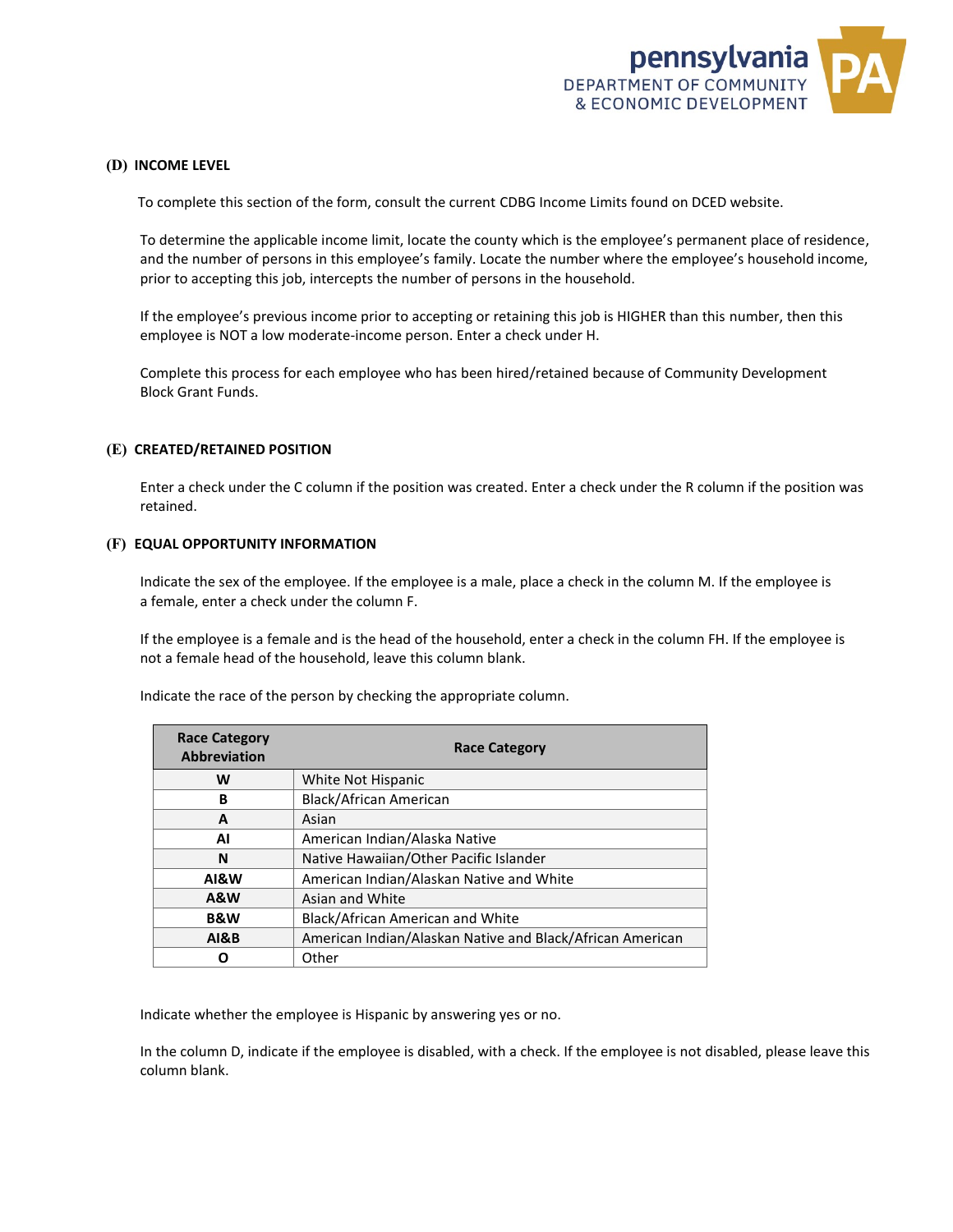**Signature of Person Completing Form:** \_\_\_\_\_\_\_\_\_\_\_\_\_\_\_\_\_\_\_\_\_\_\_\_\_\_

**Person Completing Form: Canadian Completing Form:** Grantee: **Grantee: Date: Date: Date: Date: Date: Date: Date: Date: Date: Date: Date: Date: Date: Date: Date: Date: Date: Date: Dat** 

**Telephone: Email: Business:** 

|                         |                                                            |                |                | (B) FTE                       |                                |                         | (D) |        | (E) Job |   | (F) EEO |   |           |                      |   |   |   |    |   |               |         |          |   |          |   |
|-------------------------|------------------------------------------------------------|----------------|----------------|-------------------------------|--------------------------------|-------------------------|-----|--------|---------|---|---------|---|-----------|----------------------|---|---|---|----|---|---------------|---------|----------|---|----------|---|
|                         | (A) Employee Job Category                                  | Hire           | End            |                               |                                | (C) Family<br>Household |     | Income |         |   | Sex     |   |           | <b>Race Category</b> |   |   |   |    |   |               |         |          |   | Hispanic |   |
|                         |                                                            | Date           | Date           | <b>HPW</b>                    | <b>WPY</b>                     | <b>Size</b>             | н   | L      | C       | R | М       | F | <b>FH</b> | D                    | W | В | A | AI | N | Al<br>8.<br>W | A&<br>W | AI<br>&B | O | Υ        | N |
|                         | Job Category Title: Enter Title of Job Created or Retained |                |                |                               |                                |                         |     |        |         |   |         |   |           |                      |   |   |   |    |   |               |         |          |   |          |   |
| 1 <sup>1</sup>          | Enter Name of First Hire                                   | Enter<br>date. | Enter<br>date. | Enter<br>hours<br>per<br>week | Enter<br>week<br>s per<br>year | Enter#                  |     |        |         |   |         |   |           |                      |   |   |   |    |   |               |         |          |   |          |   |
| $\overline{2}$          | Enter Name of Second Hire                                  | Enter<br>date. | Enter<br>date. | Enter<br>hours<br>per<br>week | Enter<br>week<br>s per<br>year | Enter#                  |     |        |         |   |         |   |           |                      |   |   |   |    |   |               |         |          |   |          |   |
| $\overline{\mathbf{3}}$ | Enter Name of Third Hire                                   | Enter<br>date. | Enter<br>date. | Enter<br>hours<br>per<br>week | Enter<br>week<br>s per<br>year | Enter#                  |     |        |         |   |         |   |           |                      |   |   |   |    |   |               |         |          |   |          |   |
|                         | Job Category Title: Enter Title of Job Created or Retained |                |                |                               |                                |                         |     |        |         |   |         |   |           |                      |   |   |   |    |   |               |         |          |   |          |   |
| $\mathbf{1}$            | Enter Name of First Hire                                   | Enter<br>date. | Enter<br>date. | Enter<br>hours<br>per<br>week | Enter<br>week<br>s per<br>year | Enter#                  |     |        |         |   |         |   |           |                      |   |   |   |    |   |               |         |          |   |          |   |
| $\overline{2}$          | Enter Name of Second Hire                                  | Enter<br>date. | Enter<br>date. | Enter<br>hours<br>per<br>week | Enter<br>week<br>s per<br>year | Enter#                  |     |        |         |   |         |   |           |                      |   |   |   |    |   |               |         |          |   |          |   |
| $\overline{\mathbf{3}}$ | Enter Name of Third Hire                                   | Enter<br>date. | Enter<br>date. | Enter<br>hours<br>per<br>week | Enter<br>week<br>s per<br>year | Enter#                  | II  |        |         |   |         |   |           |                      |   |   |   |    |   |               |         |          |   |          |   |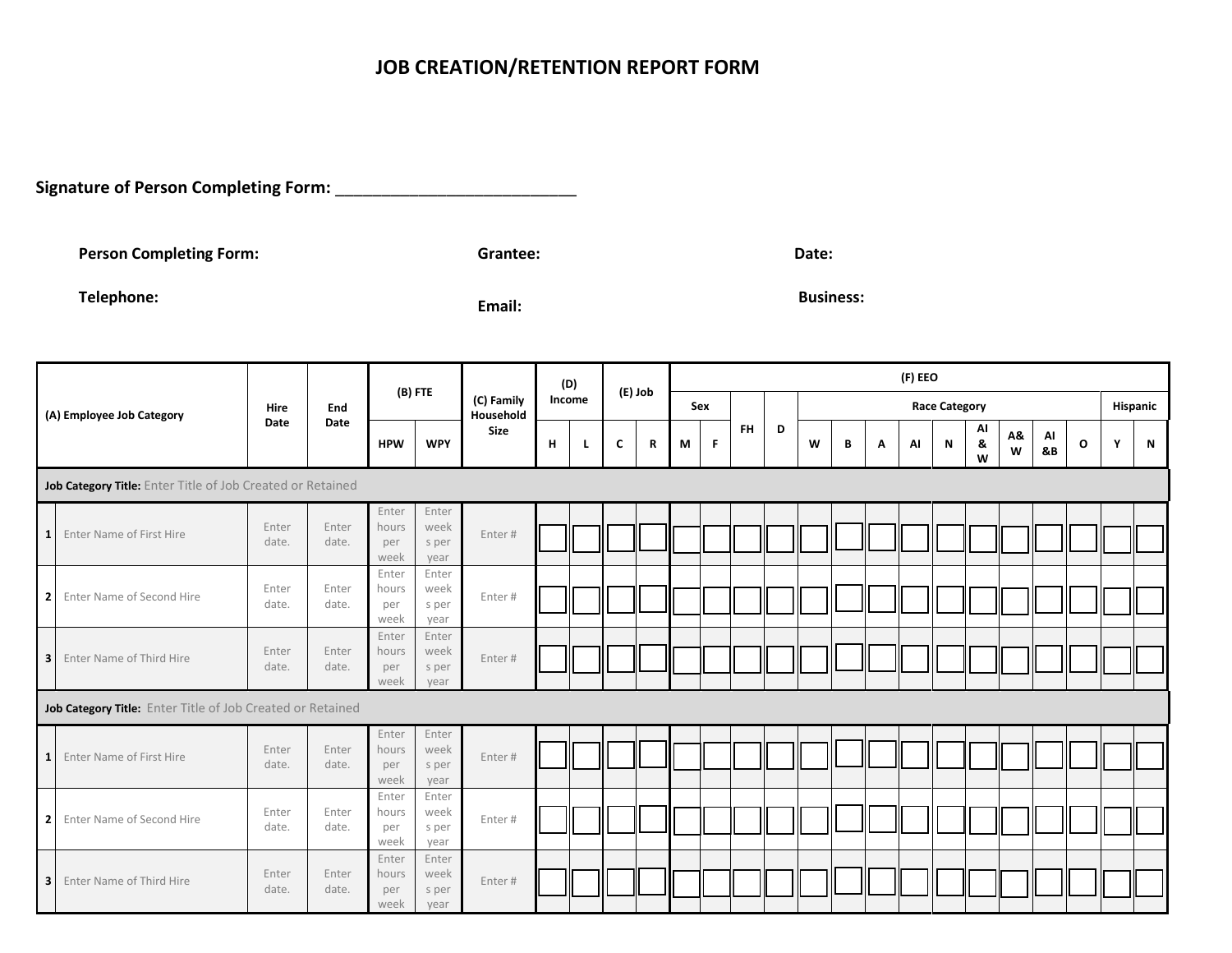|                         |                                                            |                |                |                               |                                |                         | (D) |        |   |         | (F) EEO |     |           |   |   |   |   |    |                      |              |         |          |              |   |             |
|-------------------------|------------------------------------------------------------|----------------|----------------|-------------------------------|--------------------------------|-------------------------|-----|--------|---|---------|---------|-----|-----------|---|---|---|---|----|----------------------|--------------|---------|----------|--------------|---|-------------|
|                         | (A) Employee Job Category                                  | Hire<br>Date   | End            | (B) FTE                       |                                | (C) Family<br>Household |     | Income |   | (E) Job |         | Sex |           |   |   |   |   |    | <b>Race Category</b> |              |         |          | Hispanic     |   |             |
|                         |                                                            |                | Date           | <b>HPW</b>                    | <b>WPY</b>                     | Size                    | н   |        | C | R<br>M  |         | F.  | <b>FH</b> | D | W | В | Α | AI | N                    | Al<br>&<br>W | Λ&<br>W | AI<br>&B | $\mathbf{o}$ | Y | $\mathbf N$ |
|                         | Job Category Title: Enter Title of Job Created or Retained |                |                |                               |                                |                         |     |        |   |         |         |     |           |   |   |   |   |    |                      |              |         |          |              |   |             |
| $\mathbf{1}$            | Enter Name of First Hire                                   | Enter<br>date. | Enter<br>date. | Enter<br>hours<br>per<br>week | Enter<br>week<br>s per<br>year | Enter#                  |     |        |   |         |         |     |           |   |   |   |   |    |                      |              |         |          |              |   |             |
| $\overline{\mathbf{2}}$ | Enter Name of Second Hire                                  | Enter<br>date. | Enter<br>date. | Enter<br>hours<br>per<br>week | Enter<br>week<br>s per<br>year | Enter#                  |     |        |   |         |         |     |           |   |   |   |   |    |                      |              |         |          |              |   |             |
| $\overline{\mathbf{3}}$ | Enter Name of Third Hire                                   | Enter<br>date. | Enter<br>date. | Enter<br>hours<br>per<br>week | Enter<br>week<br>s per<br>year | Enter#                  |     |        |   |         |         |     |           |   |   |   |   |    |                      |              |         |          |              |   |             |
|                         |                                                            |                | Subtotal       |                               |                                |                         |     |        |   |         |         |     |           |   |   |   |   |    |                      |              |         |          |              |   |             |
| FOR DCED USE ONLY:      |                                                            |                | Total          |                               |                                |                         |     |        |   |         |         |     |           |   |   |   |   |    |                      |              |         |          |              |   |             |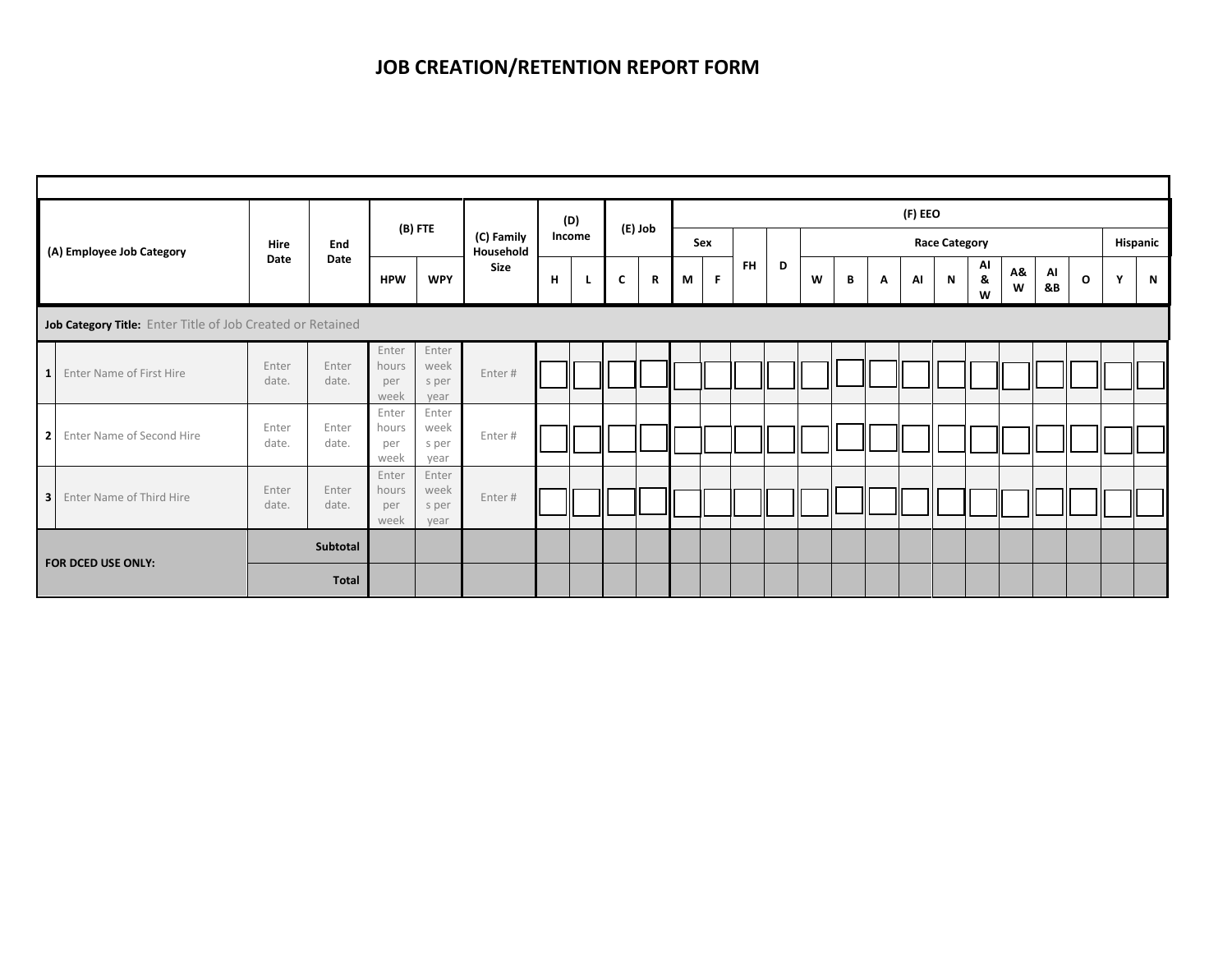|                                                            |                                                            |                |                     | (B) FTE                       |                                |                         | (D)    |    |             | (E) Job     |     |   |           | (F) EEO |   |   |   |    |                      |              |         |          |   |   |          |
|------------------------------------------------------------|------------------------------------------------------------|----------------|---------------------|-------------------------------|--------------------------------|-------------------------|--------|----|-------------|-------------|-----|---|-----------|---------|---|---|---|----|----------------------|--------------|---------|----------|---|---|----------|
|                                                            | (A) Employee Job Category                                  | Date<br>Hired  | <b>Date</b><br>Term |                               |                                | (C) Family<br>Household | Income |    |             |             | Sex |   |           |         |   |   |   |    | <b>Race Category</b> |              |         |          |   |   | Hispanic |
|                                                            |                                                            |                |                     | <b>HPW</b>                    | <b>WPY</b>                     | <b>Size</b>             | H      | L. | $\mathbf c$ | $\mathbf R$ | M   | F | <b>FH</b> | D       | W | В | Α | AI | ${\sf N}$            | AI<br>&<br>W | Α&<br>W | Al<br>8B | O | Υ | N        |
|                                                            | Job Category Title: Enter Title of Job Created or Retained |                |                     |                               |                                |                         |        |    |             |             |     |   |           |         |   |   |   |    |                      |              |         |          |   |   |          |
| $\mathbf{1}$                                               | Enter Name of First Hire                                   | Enter<br>date. | Enter<br>date.      | Enter<br>hours<br>per<br>week | Enter<br>week<br>s per<br>year | Enter#                  |        |    |             |             |     |   |           |         |   |   |   |    |                      |              |         |          |   |   |          |
| $\mathbf 2$                                                | Enter Name of Second Hire                                  | Enter<br>date. | Enter<br>date.      | Enter<br>hours<br>per<br>week | Enter<br>week<br>s per<br>year | Enter#                  |        |    |             |             |     |   |           |         |   |   |   |    |                      |              |         |          |   |   |          |
| $\overline{\mathbf{3}}$                                    | Enter Name of Third Hire                                   | Enter<br>date. | Enter<br>date.      | Enter<br>hours<br>per<br>week | Enter<br>week<br>s per<br>year | Enter#                  |        |    |             |             |     |   |           |         |   |   |   |    |                      |              |         |          |   |   |          |
| Job Category Title: Enter Title of Job Created or Retained |                                                            |                |                     |                               |                                |                         |        |    |             |             |     |   |           |         |   |   |   |    |                      |              |         |          |   |   |          |
| $\mathbf{1}$                                               | Enter Name of First Hire                                   | Enter<br>date. | Enter<br>date.      | Enter<br>hours<br>per<br>week | Enter<br>week<br>s per<br>year | Enter#                  |        |    |             |             |     |   |           |         |   |   |   |    |                      |              |         |          |   |   |          |
| $\overline{\mathbf{2}}$                                    | Enter Name of Second Hire                                  | Enter<br>date. | Enter<br>date.      | Enter<br>hours<br>per<br>week | Enter<br>week<br>s per<br>year | Enter#                  |        |    |             |             |     |   |           |         |   |   |   |    |                      |              |         |          |   |   |          |
| $\overline{\mathbf{3}}$                                    | Enter Name of Third Hire                                   | Enter<br>date. | Enter<br>date.      | Enter<br>hours<br>per<br>week | Enter<br>week<br>s per<br>year | Enter#                  |        |    |             |             |     |   |           |         |   |   |   |    |                      |              |         |          |   |   |          |
|                                                            | Job Category Title: Enter Title of Job Created or Retained |                |                     |                               |                                |                         |        |    |             |             |     |   |           |         |   |   |   |    |                      |              |         |          |   |   |          |
| $\mathbf{1}$                                               | Enter Name of First Hire                                   | Enter<br>date. | Enter<br>date.      | Enter<br>hours<br>per<br>week | Enter<br>week<br>s per<br>year | Enter#                  |        |    |             |             |     |   |           |         |   |   |   |    |                      |              |         |          |   |   |          |
| $\overline{2}$                                             | Enter Name of Second Hire                                  | Enter<br>date. | Enter<br>date.      | Enter<br>hours<br>per<br>week | Enter<br>week<br>s per<br>year | Enter#                  |        |    |             |             |     |   |           |         |   |   |   |    |                      |              |         |          |   |   |          |
| 3                                                          | Enter Name of Third Hire                                   | Enter<br>date. | Enter<br>date.      | Enter<br>hours<br>per<br>week | Enter<br>week<br>s per<br>year | Enter#                  |        |    |             |             |     |   |           |         |   |   |   |    |                      |              |         |          |   |   |          |